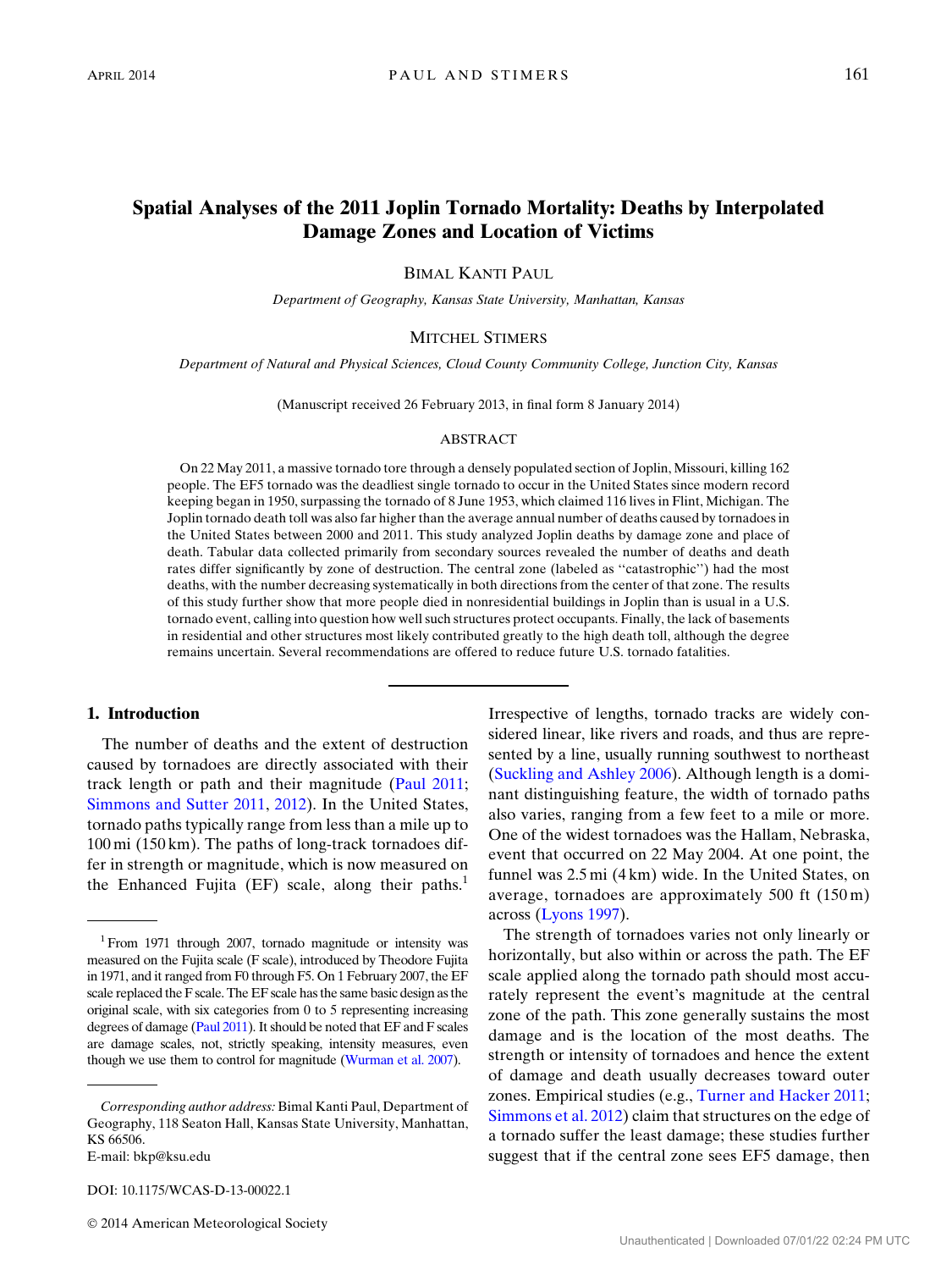<span id="page-1-0"></span>

FIG. 1. Tornado damage path in Joplin.

structures on the edge suffer only EF0 or EF1 damage. This is primarily because of variation in wind speed across the tornado track (see [Wurman et al. 2007](#page-13-5)).

The area across the tornado path or width of the tornado track that sustains tornado damage is termed the ''damage zone,'' which can be further divided based on the extent of the damage. Unfortunately, damage zones of tornado paths are widely ignored by hazard researchers. As a result, tornado deaths are exclusively studied in relation to EF scale measured along the horizontal path. One notable exception is the study of [Curtis and Fagan](#page-12-2) [\(2013\)](#page-12-2), who, using spatial video, analyzed 135 of the 162 Joplin tornado fatalities along the spatial video path by type of location and age category. They also analyzed fatalities in terms of the Tornado Injury Scale (TIS) and four damaged areas derived using the spatial video system.

The objective of this study is to examine the deaths caused by the 2011 Joplin tornado by damage zones. This examination also includes gender and age analysis of the tornado victims. We hypothesized that the number of deaths would decrease outward from the central zone. Attempts are also made to study the locations where Joplin tornado victims died along with fatalities by structure type and damage zone.

The next section of this paper provides a brief description of the 2011 Joplin tornado, followed by an overview of tornado fatalities in the United States. Next, the data collection procedure, the results, and conclusions of this study are presented.

#### 2. The 2011 Joplin, Missouri, tornado

A deadly tornado touched down at the southwest edge of the city of Joplin, Missouri, on the evening of 22 May 2011 [\(Fig. 1\)](#page-1-0). It was approximately a half-mile wide when it hit the city near Schifferdecker Avenue; at this point, it was rated EF2 to EF3 [\(NWS 2011](#page-12-3)). It grew to three-quarters of a mile wide between 26th and East 20th Street. The forward speed of the tornado through most of Joplin was less than  $20 \text{ mi} (30 \text{ km}) \text{h}^{-1}$  [\(Turner](#page-13-3) [and Hacker 2011\)](#page-13-3). Of the total track of 22.1 mi (35.6 km), the tornado traveled at least a 6-mi-long path across a densely populated part of Joplin with winds of more than 200 mi h<sup>-1</sup> (320 km h<sup>-1</sup>; [NWS 2011\)](#page-12-3). Over no less than 4 of those 6 mi, the tornado was rated EF5, the first EF5 tornado in Missouri since the Ruskin Heights tornado struck south of Kansas City in 1957. It also marks the first EF5 tornado on record in southwest Missouri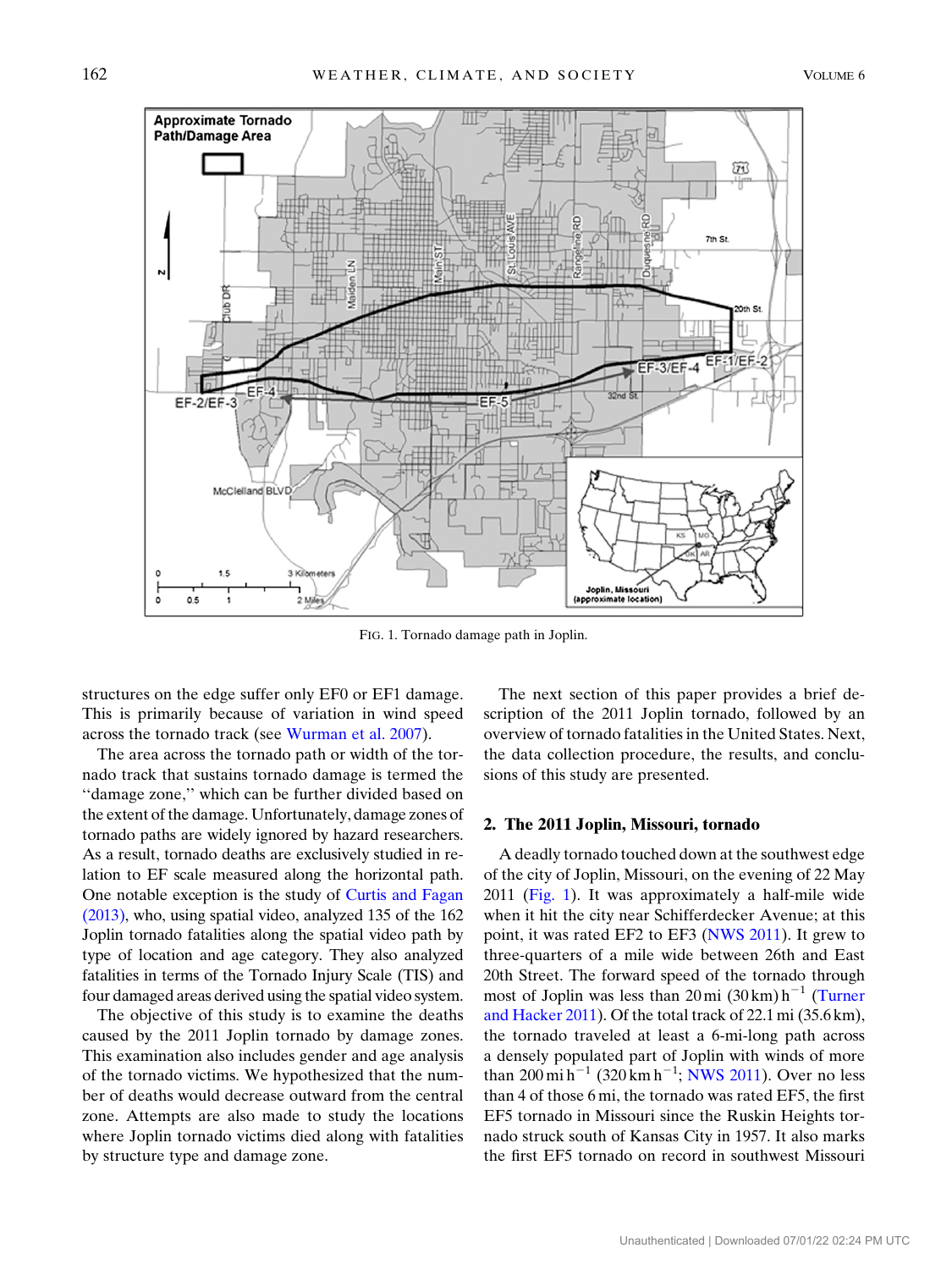[\(Turner and Hacker 2011\)](#page-13-3). Near Duquesne Road the tornado was rated EF4 to EF3, and when it entered the rural areas it was rated as EF2 to EF1 ([Fig. 1\)](#page-1-0).

The 2011 Joplin tornado intensified remarkably quickly, changing from a mere funnel cloud into a violent tornado in fewer than 10 min [\(Mustain 2011\)](#page-12-4). The initial touchdown occurred just west of Joplin at 1734 CDT and moved into the city at 1736 CDT. This provided approximately a 17-min lead time for touchdown and a 19-min lead time before it entered Joplin ([NWS](#page-12-3) [2011\)](#page-12-3). The tornado's path narrowly missed downtown Joplin, but it destroyed four schools, including Joplin High School, and damaged six other schools, as well as several industrial buildings ([Ryan 2011](#page-12-5)). The damage swath covered 7.44  $\mathrm{mi}^2$ , equivalent to nearly a quarter of Joplin, which is  $31.54 \,\mathrm{mi}^2$ .<sup>2</sup> According to the 2010 population census, 13 547 people—27% of the city's population—resided in the 500 census blocks directly affected by the tornado [\(U.S. Census Bureau 2010\)](#page-13-6).

The Joplin tornado destroyed 4000 homes and damaged 3000 others, causing displacement of at least 9200 people. It destroyed 553 businesses of varying sizes and affected nearly 4000 jobs ([Joplin Globe](#page-12-6) 2011a).<sup>3</sup> One of the community's two hospitals, St. John's Regional Medical Center, was heavily damaged, which hampered initial response efforts. Several buildings of Freeman Hospital West, the other hospital in Joplin, also sustained damage. Additionally, the tornado destroyed Full Gospel Church, Harmony Heights Baptist Church, and Greenbriar Nursing Home. It caused an estimated \$3 billion in insured losses, not including uninsured damage to structures [\(Paul and Stimers 2011\)](#page-12-7).

The Joplin tornado took the lives of 162 people, whether immediately or hours/days after the tornado. In hazard literature, the latter deaths are considered delayed deaths (i.e., deaths due to injuries sustained during the event).<sup>4</sup> In addition, five people died from

a fungal infection linked to the tornado ([Murphy 2011;](#page-12-8) [Neblett Fanfair et al. 2012](#page-12-9)). It stands as the deadliest single tornado to hit the United States since 1950, surpassing the Flint, Michigan, tornado of 8 June 1953 that claimed 116 lives [\(Mustain 2011](#page-12-4); [NWS 2011\)](#page-12-3). No single tornado from 1980 to 2010 has killed more than 40 people [\(Simmons and Sutter 2012](#page-13-1)). Over the last 30 yr, tornado fatalities in the United States have averaged around  $55 \,\mathrm{yr}^{-1}$ ; the Joplin tornado alone caused nearly 3 times that average ([Simmons and Sutter 2011](#page-13-0)). The 1925 Tri-State tornado, with a 291-mi path, killed 2.4 people per mile; the Joplin tornado caused 27 deaths per mile. Despite the record number of deaths, it is fortunate that, with the tornado on a Sunday, schools were empty and nearly 200 000 commuters were home in the suburbs ([Kayyem 2012](#page-12-10)).

# 3. Tornado fatalities: An overview

Tornado fatalities in the United States have been studied over time, by month, by time of day and the day of week, by state/region, by F scale or EF scale rating, by lead time, by place or location of death, by age and sex of the deceased, and so forth (e.g., [Daley et al. 2005](#page-12-11); [Ashley](#page-12-12) [2007](#page-12-12); [Wurman et al. 2007;](#page-13-5) [Simmons and Sutter 2008;](#page-12-13) [Sutter and Simmons 2010](#page-13-7); [Simmons and Sutter 2011](#page-13-0), [2012;](#page-13-1) [Simmons et al. 2012\)](#page-13-4). [Simmons and Sutter \(2011\)](#page-13-0) have identified four major vulnerabilities for tornado casualties: tornadoes that occur overnight, tornados that occur during the fall/winter months, residence in a mobile home, and location in the United States (specifically, the southeastern part of the United States; see also [Schmidlin et al. 2009](#page-12-14); [Chaney and Weaver 2010](#page-12-15)). Whether people are in their homes or driving, whether they are asleep or awake, and whether the tornado is visible or surrounded by rain are factors associated with the probability of death in a tornado [\(Wurman et al.](#page-13-5) [2007\)](#page-13-5).

Studies (e.g., [Curtis and Fagan 2013](#page-12-2)) also claim that wooden homes offer less protection than brick structures and that multiple-level home or apartment residents face a higher probability of death from tornadoes than single-family and one-level house residents. Old houses—those with walls not anchored to the foundation and houses without a basement are risk factors for high tornado mortality ([Balluz et al. 2000](#page-12-16)). Studies (e.g., [Balluz et al. 2000](#page-12-16); [Wurman et al. 2007\)](#page-13-5) suggest that location of a tornado path is also an important determinant of deaths. If the path passes over highly populated areas, deaths are likely to be higher than if it passes over less populated areas. Tornado deaths also depend on the nature of tornado warnings and compliance with such warnings [\(Daley et al. 2005\)](#page-12-11). If warnings are not issued in

 $2$  Damage area was initially reported as  $2.81 \text{ mi}^2$ ; however, according to the FEMA GIS map, it was approximately  $7.44 \text{ mi}^2$ . The average tornado damage area in the United States is less than 1 mi2

<sup>(</sup>[Simmons and Sutter 2011](#page-13-0)). 3The number of homes and businesses damaged or destroyed differs not only over time, but also from one source to another. A six-page long report published by the City of Joplin on 5 April 2013 reports that the 2011 tornado destroyed and damaged 4000 and 3500 residential dwellings, respectively. The Jasper County GIS estimates damage or destruction of a total of 7608 structures, including 792 commercial structures, while the USACE claims a total of 8369 structures damaged or destroyed, including 321 commercial

structures ([Levitan 2011\)](#page-12-17). 4Various sources report different fatality totals for the 2011 Joplin tornado. As of 1 November 2012, the SPC reported a death toll of 158 [\(SPC 2012](#page-13-8)).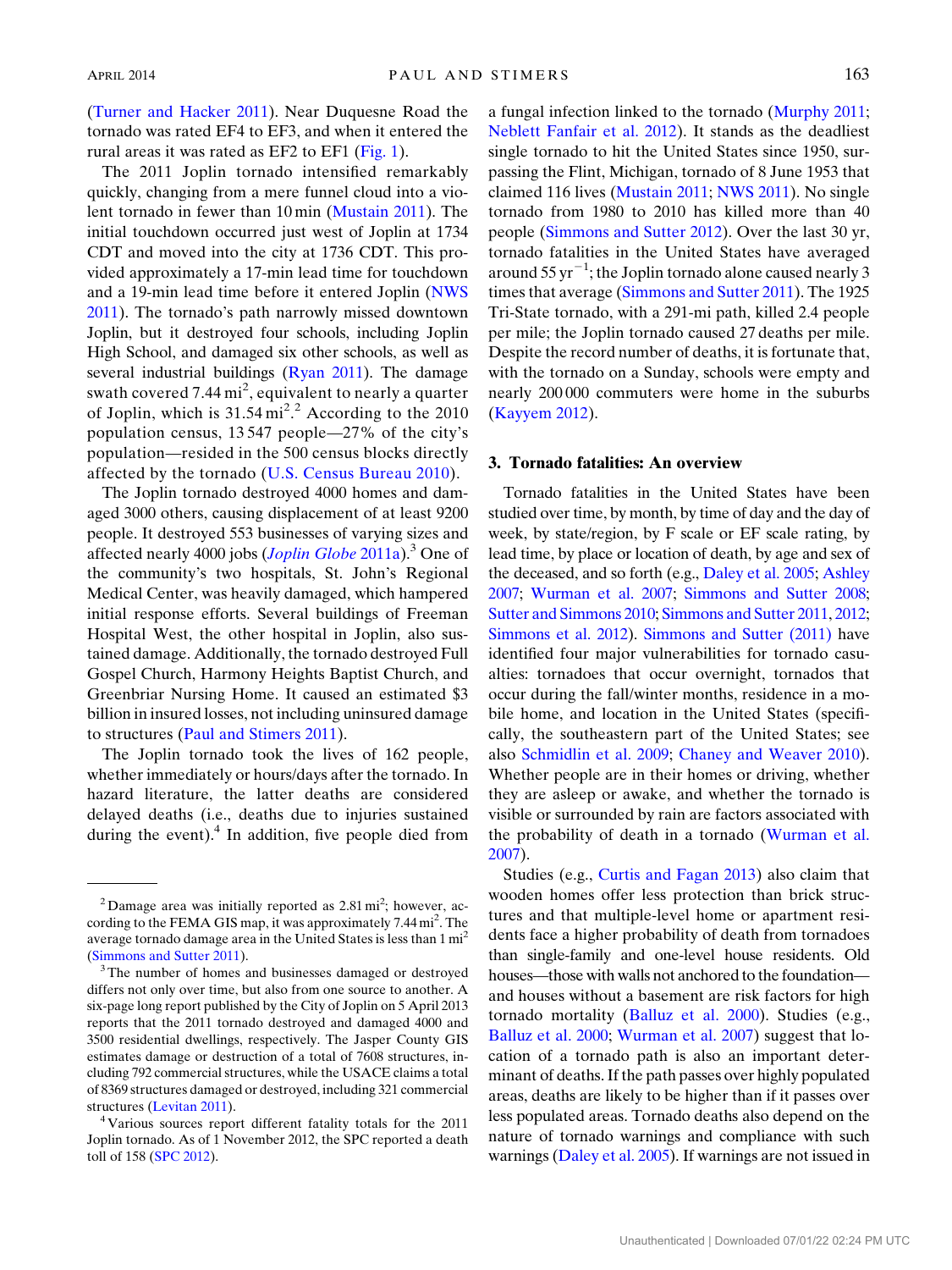a timely manner, or warnings are not issued at all, the population at risk is unable to seek safety, which may contribute to higher instances of deaths [\(Balluz et al.](#page-12-16) [2000](#page-12-16); [Simmons and Sutter 2008](#page-12-13)).

Socioeconomic characteristics of residents are also important determinants of tornado mortality ([Cutter](#page-12-18) [et al. 2003\)](#page-12-18). These characteristics dictate who receives hazard warnings and who does not comply with such warnings, and who owns a sturdy house and who does not ([Paul and Stimers 2014](#page-12-19)). Because of their relevance to this study, tornado fatalities by EF scale rating and by place/location of death were of interest to this study. In general, the greater the intensity or magnitude of a tornado is, the higher the fatality potential [\(Paul 2011\)](#page-12-0), although in absolute terms, more people have died as a result of F0 through F4 tornadoes because EF5 tornadoes occur much less often.

Using the NationalWeather Service (NWS) data for the period 1950–2007, [Simmons and Sutter \(2011\)](#page-13-0) reported that the 1.2% of tornadoes rated F4 or F5 accounted for 62% of fatalities. By contrast, 78% of tornadoes were weak (rated F0 or F1) and accounted for only 5% of fatalities. In terms of fatalities per tornado during the period 1950–2007, F0 killed 0.0011 per event, F1 killed 0.012 per event, F2 killed 0.061 per event, F3 killed 0.51 per event, F4 killed 3.65 per event, and F5 killed 16.27 per event. Fatalities per tornado differ by a factor of roughly 15 000 when comparing F5 tornadoes with F0 tornadoes ([Simmons and Sutter 2011](#page-13-0)). When the period extends to 2011, the lethality of F5 tornadoes does not change.

Another way to understand the lethality of F5 tornadoes is to express fatalities per killer tornado. Any tornado that kills at least one person is called a killer tornado. Of the nearly 55 000 tornadoes that occurred since 1950, only about 2.6% killed one or more persons ([Simmons and Sutter 2011\)](#page-13-0). Information presented in [Table 1](#page-3-0) suggests that from 2000 to 2011, only 299 of the 1158 tornado deaths were caused by EF5 tornadoes. This means nearly 26% of all tornado deaths during this period were caused by EF5 tornadoes. However, in relative terms, the most powerful EF5 tornadoes cause more deaths per event than tornadoes of lower magnitude. Between 2000 and 2011, EF5 tornadoes caused nearly 13 times more deaths per killer tornado than tornadoes of magnitudes EF4 and lower [\(Table 1\)](#page-3-0). This clearly supports the contention that stronger tornadoes are more deadly than weak ones.

Available studies (e.g., [Gruntfest 1987](#page-12-20); [Daley et al.](#page-12-11) [2005\)](#page-12-11) suggest that the vulnerabilities and effects of natural disasters are not distributed evenly by gender and age. Using NWS records on tornado victims from 1996 to 2007, [Simmons and Sutter \(2011\)](#page-13-0) claim that

<span id="page-3-0"></span>TABLE 1. Tornado fatalities in the United States by magnitude, 2000–11 [\(SPC 2012](#page-13-8)).

| Magnitude           | Number of<br>fatalities | Number of<br>killer tornadoes | Number of<br>fatalities per<br>killer event |
|---------------------|-------------------------|-------------------------------|---------------------------------------------|
| EF <sub>5</sub>     | 299                     | 8                             | 37.38                                       |
| EF0 to EF4<br>Total | 859<br>1,158            | 294<br>302                    | 2.92<br>3.83                                |

fatalities are reasonably balanced between the sexes. They write that ''[m]en were slightly more likely to be killed than women, at 51.2% of fatalities, even though women comprise almost 51% of the U.S. population'' ([Simmons and Sutter 2011,](#page-13-0) p. 61). Contrary to gender, [Simmons and Sutter \(2011\)](#page-13-0) claim that tornado victims tend to be older than the U.S. population as a whole. Referring to the Spencer, South Dakota, 1998 tornado, [Wurman et al. \(2007\)](#page-13-5) maintain that very elderly and very young are particularly vulnerable to tornadoes because they are slower to evacuate to safe locations. Because of partial or full hearing loss or living alone, many elderly may not have access to tornado warning. They also have a tendency to dismiss warnings in a cognitive process framed by situational factors ([Schmidlin and King 1995](#page-12-21)).

The NWS records also provide information on the place of tornado fatalities since 1985. When such information is analyzed for 1985–2012, slightly over 41% of tornado fatalities occurred in mobile homes, followed by nearly 34% in what the NWS describes as permanent homes ([Fig. 2\)](#page-4-0). Other locations for fatalities include about 10% in businesses (including hospitals, schools, stores, and churches), slightly over 8% in vehicles, and about 5% outdoors [\(www.spc.noaa.gov/climo/](http://www.spc.noaa.gov/climo/torn/fataltorn.html)  $torn/fatal torn.html$ .<sup>5</sup> The percentage of fatalities in mobile homes compared to permanent homes is remarkable, because mobile homes accounted for only 7.6% of U.S. housing units in 2000, and only 6.9% of the population lives in mobile homes ([Simmons and Sutter](#page-12-13) [2011\)](#page-12-13). This clearly suggests that residents of mobile homes face a more significant risk of death than residents of permanent homes ([Brooks and Doswell 2002;](#page-12-22) [Brown et al. 2002](#page-12-23); [Daley et al. 2005](#page-12-11)).

# 4. Methods

Fatality data used in this study were drawn from several secondary sources. The Jasper County Emergency

 $5$ There is some ambiguity in the SPC's categorizations of locations of tornado fatalities. For example, there is no direct reference to the business/commercial structures. Instead, it uses a category termed ''permanent building/structure.''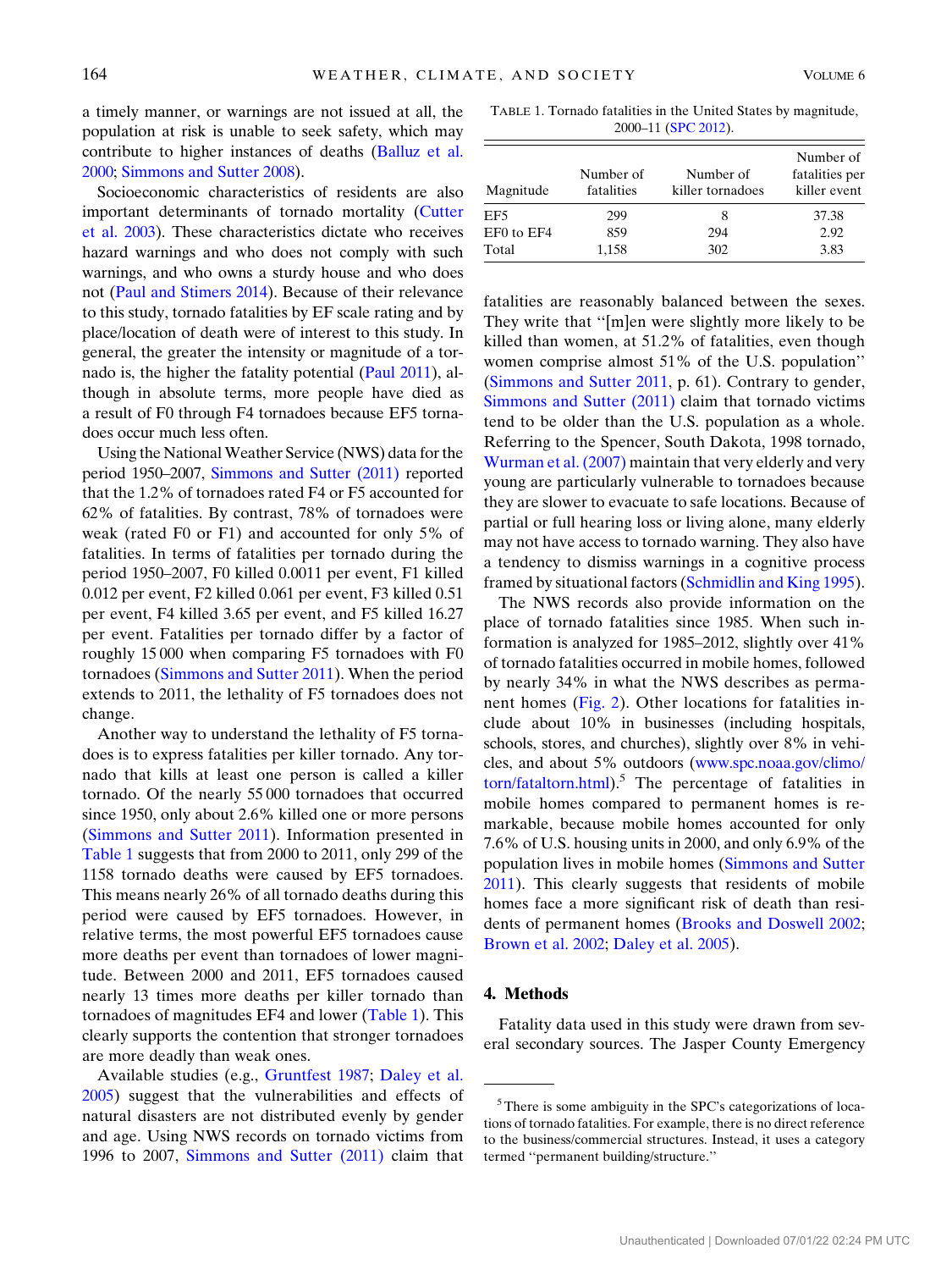<span id="page-4-0"></span>

FIG. 2. Tornado deaths by location in the United States, 1985–2012 ([Simmons and Sutter 2011;](#page-13-0) [SPC 2012](#page-13-8)).

Operations Center provided a list of 126 victims and their date of birth. The Jasper County Coroner's Office and the Missouri Department of Public Safety also provided lists of the victims. Obituaries published over several issues of the *Joplin Globe*, the local daily newspaper, provided additional details about victims' backgrounds and other pertinent information. The Globe also compiled and published a separate list of the tornado victims. [Alvarez \(2011\)](#page-12-24) contributed a chapter in [Turner and Hacker's \(2011\)](#page-13-3) book that provided obituaries of 152 persons killed by the Joplin tornado. From these sources, we compiled a table with name, age, gender, date of death, and location of death of all tornado victims.

Before compiling the table, we compared the fatality data collected from secondary sources. In several cases, adjustments were made because home addresses or ages of the persons who died in the Joplin tornado differed slightly from one source to another. Other relevant information was collected from community leaders, local professionals, emergency officials, fire and law enforcement dispatchers, private contractors, and volunteers who helped clear debris to fully illuminate the circumstances of these deaths. We made four field visits and interacted with at least 50 people in order to collect information on how, where, and when people died.

Spatial data used in this study were collected from the City of Joplin's mapping division. These data were analyzed within a geographic information system (GIS) to show the distribution of deaths by tornado damage zones. Among the spatial data collected was a file from the Federal Emergency Management Agency (FEMA) of 8440 data points containing precise locations of damage in the tornado's path. Based on the extent of damage, FEMA divided the path into four damage zones: catastrophic, extensive, limited, and moderate  $(Fig. 3)$  $(Fig. 3)$  $(Fig. 3)$ <sup>6</sup> As instructed by FEMA, the U.S. Army Corps of Engineers (USACE) prepared the 2011 Joplin tornado damage map on 30 June 2011. Its staff collected damage data from the affected areas using GPS. With the help of GIS, USACE combined pre- and postdisaster areal photographs, parcel, property, and other relevant information from the city and county and prepared the damage zone map.

Using the information obtained from the city as well as from FEMA, tornado fatality totals were calculated to estimate death rates by the four damage zones. Additionally, damage zone size was estimated by calculating the square mileage of each zone within the track polygon layer as a whole based on kriging, a method widely used by GIS analysts in surface interpolation ([Stein et al. 2002\)](#page-13-9). This method was applied to the  $z$ values of the point data to create the damage surface shown in [Fig. 1](#page-1-0). Kriging was chosen over inverse distance weighting (IDW), another commonly used interpolation procedure, because of a limitation in the IDW algorithm: IDW assumes that the spatial autocorrelation of point values in the area of interest change in a uniform manner, whereas kriging does not assign a universal distance power value, but rather estimates around individual points, producing a more robust surface [\(Oliver and Webster 1990\)](#page-12-25). Population for the entire damage zone was calculated by intersecting 2010 census block data with the damage area polygon. The 2010 population of each affected census block was available from the NWS [\(U.S. Census Bureau 2012](#page-13-10)). Population estimates within each of the four damage zones were then calculated as a cross proportion of square mileage of 1) an individual zone over total square mileage of the damage zone to 2) population of an individual zone (the unknown in the cross-proportion equation) over population for the entire polygon (estimated as described above).

### 5. Results

### a. Deaths by damage zone

[Table 2](#page-5-1) presents the distribution of Joplin tornado deaths by four damage zones (see also [Fig. 3\)](#page-5-0). This table shows that of the 162 deaths, 154 (95.10%) occurred

<sup>6</sup> According to FEMA/USACE labeling, ''moderate'' is the zone with the least tornado damage. Though traditionally, ''limited'' should be zone with the least damage, we deliberately did not correct the damage zone labeling. In the catastrophic zone, most solid structures were destroyed, while destruction of some solid structures with most sustaining exterior damage occurred in the extensive damage zone.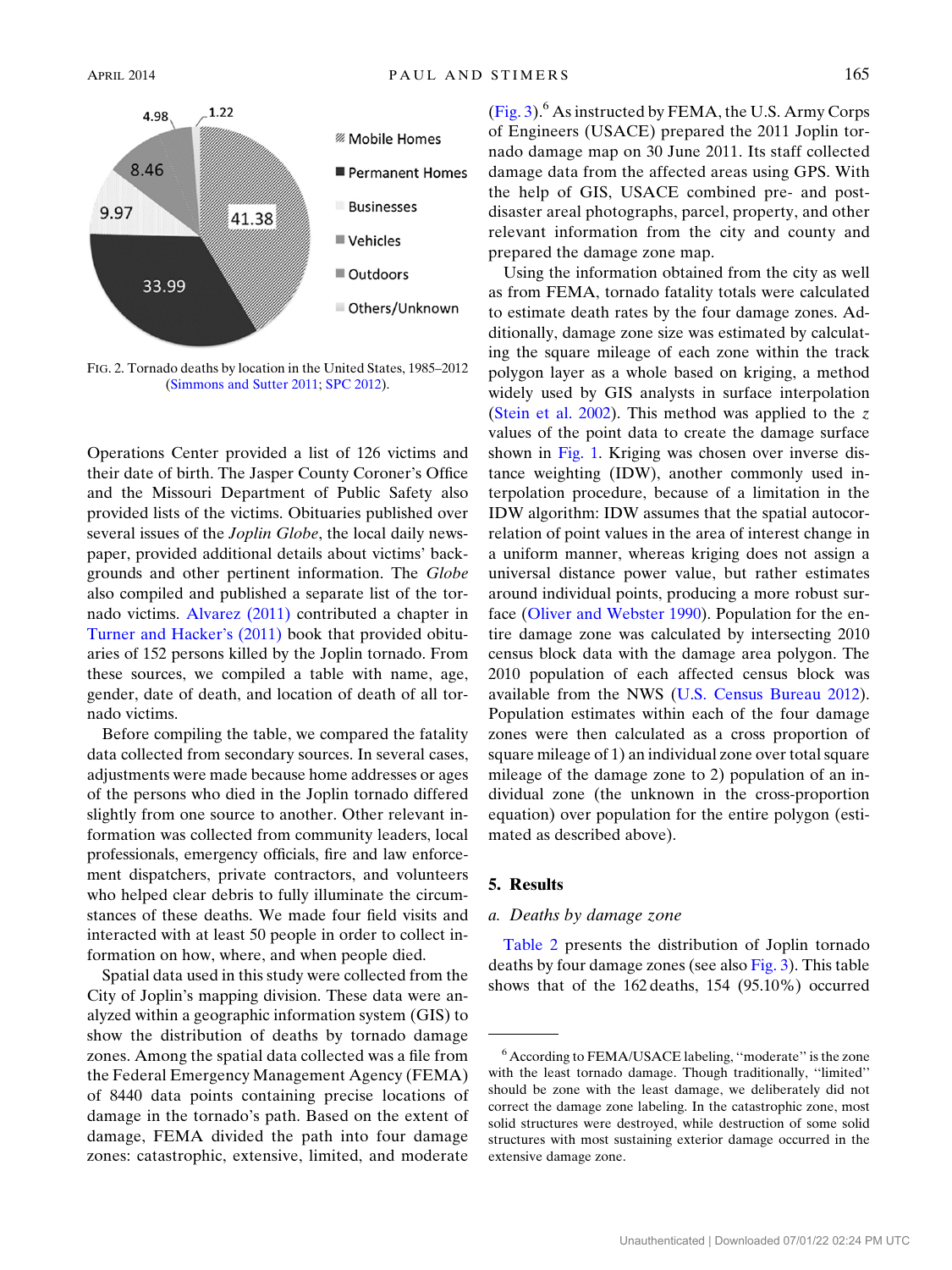<span id="page-5-0"></span>

FIG. 3. Joplin tornado death by damage zone.

within these zones. Seven deaths took place in five other cities. With the exception of Kansas City, Missouri, all other cities are located in close proximity to Joplin. Two Joplin residents died at a Carthage, Missouri, nursing home (one suffered brain damage sustained during the storm, and the other suffered a spinal injury when a wall fell on the victim). One tornado victim died in Miami, Oklahoma, and another person in Duquesne, Missouri, from injuries sustained in the [Joplin](#page-12-26) tornado (Joplin [Globe](#page-12-26) 2011b).

Two Joplin residents died at a nursing home in Granby, Missouri, where they had been transferred following the destruction of Joplin's Meadows Healthcare

Center nursing home. Apparently, both died because of emotional trauma ([Kennedy 2011](#page-12-27)). One 6-yr-old student of East Moreland School in Joplin died at Children's Mercy Hospital in Kansas City, Missouri, on May 23 because of injuries caused by the tornado ([Kennedy](#page-12-27) [2011\)](#page-12-27). The other victim, a police officer, was struck by lightning and killed while assisting with recovery and cleanup efforts the day after the tornado.

Although the overwhelming majority of the 162 deaths occurred on the day of the tornado, nearly 13% of the deaths occurred from injuries within hours after the event. Additionally, some of the out-of-town deaths occurred more than a month later [\(Paul and Stimers 2012](#page-12-28)).

<span id="page-5-1"></span>

| TABLE 2. Deaths by damage zone. |                         |                                               |                                          |                                          |                                              |  |
|---------------------------------|-------------------------|-----------------------------------------------|------------------------------------------|------------------------------------------|----------------------------------------------|--|
| Zone                            | Deaths<br>Number $(\%)$ | Estimated 2010<br>population<br>Number $(\%)$ | Death rate<br>(per 1000)<br>population)* | Area of<br>damage zone<br>(square miles) | Death density<br>(deaths per<br>square mile) |  |
| Catastrophic                    | 122 (79)                | 4716 (35)                                     | 21                                       | 2.59                                     | 47.10                                        |  |
| Extensive                       | 17(11)                  | 2039(15)                                      | 8                                        | 1.12                                     | 15.18                                        |  |
| Limited                         | 10(7)                   | 3059(22)                                      |                                          | 1.68                                     | 5.95                                         |  |
| Moderate                        | 5(3)                    | 3733 (28)                                     |                                          | 2.05                                     | 2.44                                         |  |
| Total                           | 154 (100)               | 13 547 (100)                                  |                                          | 7.44                                     | 20.70                                        |  |

TABLE 2. Deaths by damage zone.

\* Chi-square = 137.717 (degrees of freedom = 3;  $p < 0.0001$ ).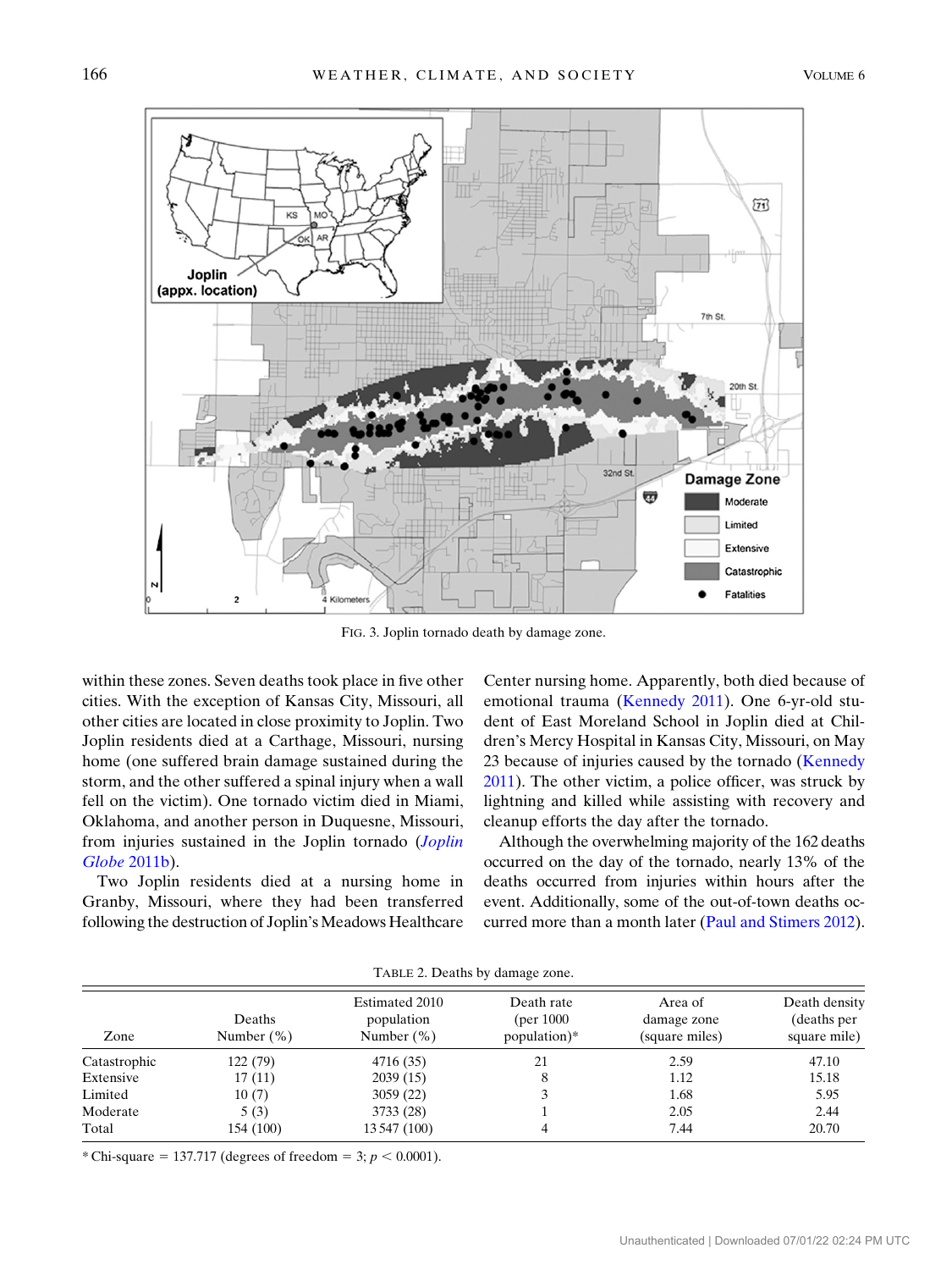Generally, deaths after a specific disaster event from injuries are not included as a part of the total number of fatalities caused by that event, often described instead as "indirect," "secondary," or "peripheral" deaths. However, exclusion of such deaths is often discouraged because of incompleteness of such relatively unambiguous data ([Kelman and Jonkman 2007](#page-12-29)). Accordingly, this study considered as tornado fatalities both immediate and delayed deaths (i.e., those who sustained injuries during the tornado and died later).

[Table 2](#page-5-1) shows that 122 of the 154 deaths (79%) occurred in the central zone, which was labeled the catastrophic damage zone. The number of deaths systematically decreases with increasing distance from the central catastrophic zone. The second highest number of fatalities (17) occurred in the two extensive damage zones located on either side of the central zone. Ten deaths occurred in the limited zone and five in the moderate zone ([Table 2\)](#page-5-1). A similar spatial pattern is also evident when death rate is expressed per 1000 residents of the four zones [\(Table](#page-5-1) [2\)](#page-5-1). Estimated 2010 populations in each of the four damage zones and death rate per 1000 residents are included in the table. The catastrophic zone accounted for 35% of the total population of all damaged zones, followed by 28% in the moderate, 22% in the limited, and 15% in the extensive zone. As expected, the catastrophic zone has the highest death rate (21 per 1000 persons), followed by extensive (8 per 1000 persons), limited (3 per 1000 persons), and moderate (1 per 1000 persons) zones. The death rate for the entire damage zone is calculated as 4 per 1000 persons.

Using the number of deaths by damage zone and the respective proportion of population, a goodness-of-fit chi-square test was performed. The chi-square value suggests that the damage zones differ significantly in number of deaths caused by the 2011 Joplin tornado. Deaths per square mile are also shown in [Table 2](#page-5-1). The density of deaths, expressed as deaths per square mile, by damage zone reveals a higher value in the catastrophic zone (47.1 deaths  $mi^{-2}$ ), followed by decreasing death density moving outward from the central zone; the extensive damage zone had a density value of 15.18, the limited had a value of 5.95, and the moderate had a value of 2.44 deaths  $mi^{-2}$ .

Information presented in [Table 2](#page-5-1) clearly supports the key hypothesis of this study that the number of tornado fatalities in Joplin differs by damage zone. In addition to absolute number of deaths, the table also presents death rates in terms of per 1000 residents and per square mile of damage zones. Despite variations in estimated population and area of damage zones, the number of deaths and death rates consistently decrease outward from the central zone. However, this finding should be treated

TABLE 3. Home location of Joplin tornado victims.

<span id="page-6-0"></span>

| Location                |                     | Number $(\%)$ |  |
|-------------------------|---------------------|---------------|--|
| Joplin                  | Within damage zone  | 127 (78.40)   |  |
|                         | Outside damage zone | 11(6.79)      |  |
| Neighboring communities |                     | 24 (14.81)    |  |
| Total                   |                     | 162(100.00)   |  |

with caution because not all of the 2011 Joplin tornado deaths occurred within the four damage zones.

[Table 3](#page-6-0) indicates that of all the deaths caused by the 22 May 2011 tornado, 138 (85.19%) were residents of Joplin. Of these 138, 11 (7.97%) actually lived outside the damage zones but at the time of the tornado were in one of the four damaged zones. [Table 3](#page-6-0) further shows that 24 tornado victims were residents of 14 neighboring communities: Fort Scott, Pittsburg, Altamont, Columbus, Galena, Carthage, Neosho, Goodman, Carl Junction, Duquesne, Web City, Granby, Pierce City, and Seneca (also see [Fig. 4\)](#page-7-0). The first five of these 13 cities are in Kansas, and the rest are in Missouri. Two rural residents of Jasper County and one rural resident of Newton County also died from the tornado. Both of these counties are in Missouri and are adjacent to one another ([Fig. 4](#page-7-0)). All 24 out-of-town victims were in one of the four damaged zones when the tornado passed through.

The relatively high number of non-Joplin-resident deaths reflects Joplin's status as a major regional center. It lies near borders of Missouri, Kansas, Oklahoma, and Arkansas. Because the tornado occurred on a Sunday, many Joplin residents were away from their homes attending church or high school graduations, visiting friends, shopping, or dining out, among other activities. People came into Joplin that day from neighboring communities for similar reasons, including work. For example, the manager of Joplin's Home Depot, Dean Wells of Web City, Missouri, died during the tornado (*[Joplin Globe](#page-12-30)* 2011c). Nonresidents also came to attend the Joplin High School graduation ceremony, which was held at the Leggett & Platt Athletic Center on the campus of Missouri Southern State University. The Center itself was not in the damage path, but the high school was destroyed.

A considerable number of Joplin residents from outside the damage zone were visiting the homes of friends and relatives located in the damage zone; some died, and many others sustained injuries. The field survey also revealed that an unspecified number of residents left before tornado touch down, moving from within the damage zone to outside the damage zone, either to visit friends or to attend churches or the high school graduation. None of these individuals suffered injuries or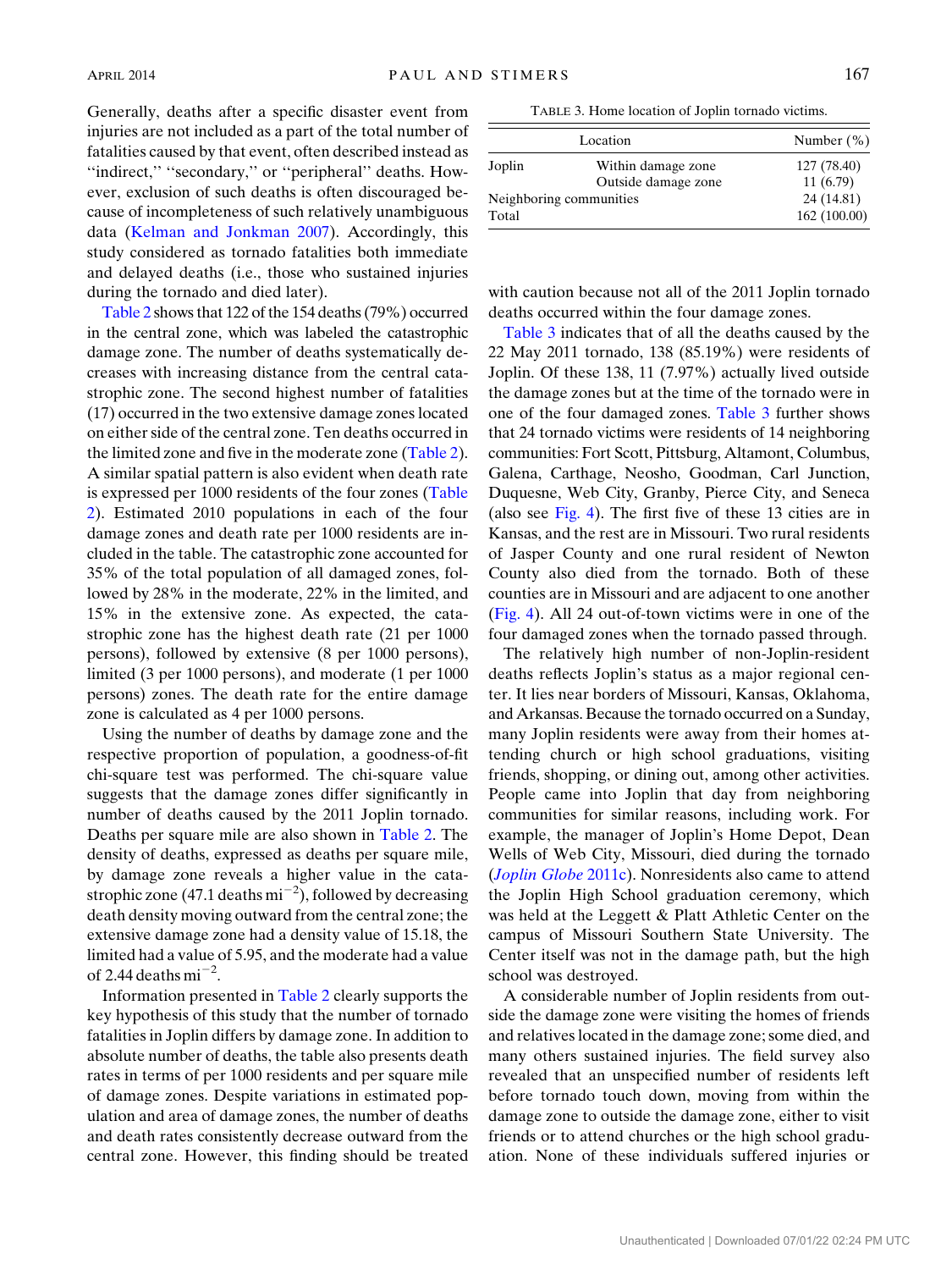<span id="page-7-0"></span>

FIG. 4. Home location of Joplin tornado victims.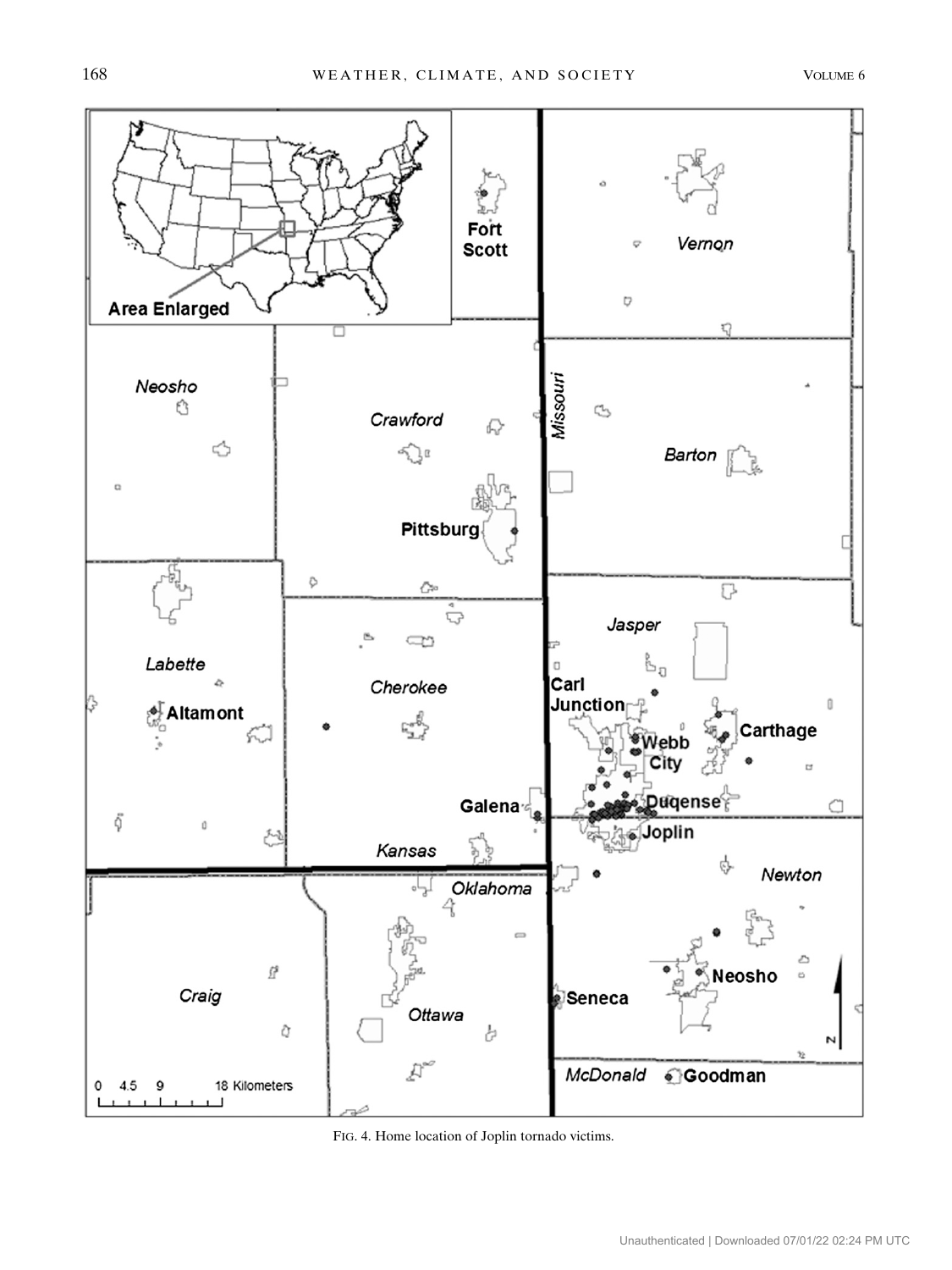<span id="page-8-0"></span>TABLE 4. Number of tornado fatalities per damage zone by victims' gender and age.

|           | Catastrophic Extensive Limited Moderate |               |    |   | Total |
|-----------|-----------------------------------------|---------------|----|---|-------|
| Gender    |                                         |               |    |   |       |
| Male      | 56                                      | 10            |    | 3 | 76    |
| Female    | 66                                      |               | 3  | 2 | 78    |
| Total     | 122                                     | 17            | 10 | 5 | 154   |
| Age group |                                         |               |    |   |       |
| $0 - 17$  | 9                                       | $\mathcal{L}$ |    |   | 12    |
| 18-44     | 23                                      |               | 5  |   | 32    |
| $45 - 64$ | 46                                      | 5             |    |   | 53    |
| $\geq 65$ | 44                                      | 6             | 3  |   | 57    |
| Total     | 122                                     | 17            | 10 |   | 154   |

death. One respondent reported that he escaped death or injury only because he was visiting a friend, whose house was outside the tornado path; he was renting a house at 15th Street and Range Line Road and lived there with his landlord. Unfortunately, his landlord died when the house was demolished by the tornado.

# b. Deaths by gender and age of victims per damage zone

[Table 4](#page-8-0) provides information on gender and age of tornado victims by the damage zone. The table shows that of the 154 deaths, 78 (50.65%) were women and the remaining 76 (49.35%) were male. Although slightly more females died than males, in reality, the Joplin tornado fatalities are considered to be reasonably balanced between the sexes because females accounted for 52.10% of the total population of Joplin in 2010 [\(U.S.](#page-13-6) [Census Bureau 2010](#page-13-6)). Thus, the number of female deaths attributable to the 2011 Joplin tornado is proportional to the female population of Joplin. Calculated chi-square value ( $\chi^2$  = 3.124; degrees of freedom = 3;  $p = 0.373$ ) also confirms that male and female fatality does not differ by damage zones.

Information presented in [Table 4](#page-8-0) shows that persons 65 yr and older accounted for the highest number more than a third—of tornado fatalities in Joplin. According to the 2010 census, residents 65 and older represented only 14.8% of the total population of Joplin, but they experienced more than three times as many deaths as the total population of this cohort. Similarly, the 45–64 age cohort experienced 1.5 times as many deaths as compared to their share in the total population. This group represented 23% of the total population but accounted for 34% of the total fatalities. Consistent with this study, [Curtis and Fagan \(2013\)](#page-12-2) also report that the number of elderly fatalities in Joplin was significantly higher than other cohorts. They died in care facilities, churches, residential dwellings, and apartment complexes.

The 2010 census also reported that persons younger than 18 accounted for nearly 30% of the total population of Joplin, but their share of total tornado deaths was only 7.79% ([Table 4\)](#page-8-0). Conversations with Joplin residents and others reveal that parents assumed considerable risk to their lives in order to save the lives of their children. The Joplin Globe published several such reports in the newspaper (*[Joplin Globe](#page-12-6)* 2011a). Like the youngest age cohort, the second youngest age cohort (18–44) also experienced relatively fewer deaths compared to their share in the total population. They accounted for 36% of the total population, but experienced nearly 21% of the total tornado fatalities. Tornado deaths by age support the claim of [Simmons and Sutter](#page-13-0) [\(2011\)](#page-13-0) that elderly are most vulnerable to tornado death in the United States (see also [Schmidlin and King](#page-12-21) [1995](#page-12-21)). Because many cells containing age group data in [Table 4](#page-8-0) have values less than 5, no chi-square test was performed.

Consistent with deaths by damage zone ([Table 2\)](#page-5-1), for both male and female Joplin tornado victims, the highest number of deaths occurred in the central or catastrophic damage zone. The number of deaths consistently decreases with increasing distance from the central zone. The second highest number of fatalities for both sexes occurred in the extensive zone [\(Table 4\)](#page-8-0). A similar pattern of deaths is observed when age of the tornado victims is analyzed by the four damage zones. For all four age groups considered in this study, the highest number of deaths occurred in the central zone and the lowest number occurred in the outermost zone [\(Table 4](#page-8-0)). Although not presented in [Table 4,](#page-8-0) when death rates per 1000 male and female or by age groups for each damage zone were calculated, the pattern is similar to the one described above: the rates consistently decrease from the catastrophic zone to the other three zones.

### c. Location of death

[Table 5](#page-9-0) presents 2011 tornado fatality totals by location of death for the United States, the United States without Joplin, and for Joplin. These totals were reported by the Storm Prediction Center (SPC) on 15 October 2012. The table clearly shows remarkable differences in terms of proportion of tornado deaths by several locations among the United States, the United States without Joplin, and Joplin. These differences are particularly evident between the United States and Joplin. While mobile homes accounted for slightly over 20% of all tornado deaths in the United States in 2011, in Joplin, none occurred in mobile homes. According to the Joplin community profile, of a total 21 362 housing units, 350 (2%) were mobile homes in 2009 [\(City-Data.](#page-12-31) [com 2011\)](#page-12-31); this percentage is much lower than the national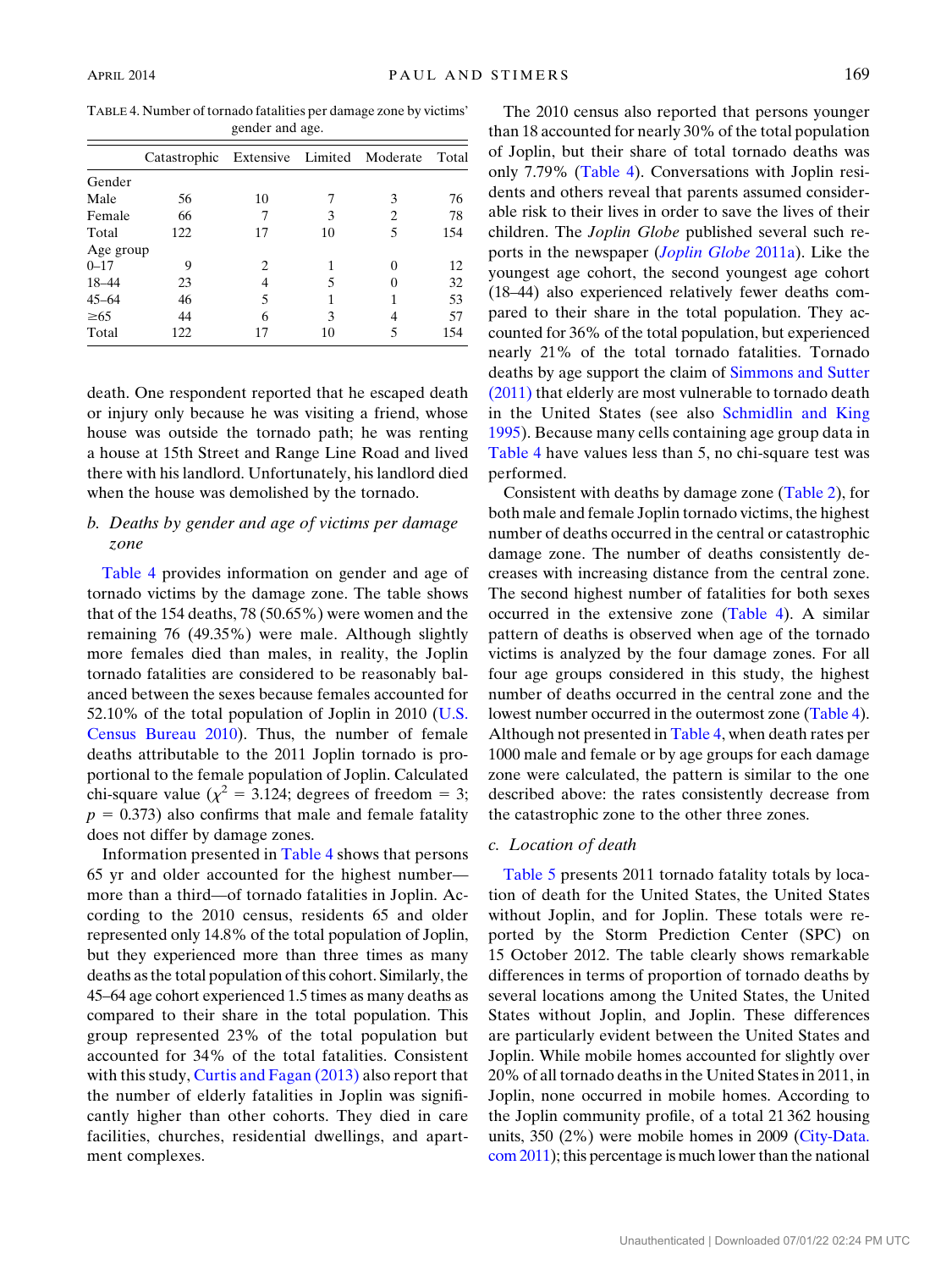<span id="page-9-0"></span>TABLE 5. Tornado fatalities by location of deaths, 2011 [\(SPC 2012](#page-13-8)).

| Location          | United<br><b>States</b><br>number $(\%)$ | <b>United States</b><br>without<br>Joplin number $(\%)$ | Joplin<br>number $(\%)$ |
|-------------------|------------------------------------------|---------------------------------------------------------|-------------------------|
| Mobile home       | 112 (20.25)                              | 112 (28.35)                                             |                         |
| Permanent<br>home | 229 (41.41)                              | 164 (41.52)                                             | 65 (41.14)              |
| Vehicle           | 34(6.15)                                 | 19 (4.81)                                               | 15(9.50)                |
| <b>Business</b>   | 92 (16.63)                               | 26 (6.58)                                               | 66 (41.77)              |
| Outside/open      | 7(1.27)                                  | 5(1.27)                                                 | 2(1.26)                 |
| Other/unknown     | 79 (14.29)                               | 69 (17.47)                                              | 10(6.33)                |
| Total             | 553 (100.00)                             | 395 (100.00)                                            | 158 (100.00)            |

percentage. Field surveys combined with a GIS analysis revealed that almost all of the mobile home units in Joplin were outside the tornado path ([Paul and Stimers](#page-12-28) [2012\)](#page-12-28).

It is worthwhile to mention that the proportion of deaths caused by tornadoes in the United States in 2011 defies past trends. [Figure 2](#page-4-0) clearly illustrates that over the past 27 yr, more tornado deaths have occurred in mobile homes than any other location tracked by the SPC. The number of violent tornadoes in 2011 explains why the proportion of deaths in mobile homes was relatively low and the proportion of deaths in permanent homes was relatively high ([Simmons et al. 2012](#page-13-4)).<sup>7</sup> [Sutter](#page-13-7) [and Simmons \(2010\)](#page-13-7) reported that more fatalities occur in mobile homes in less powerful tornadoes—those rated EF1, EF2, or EF3 on the EF scale—than fatalities overall. More specifically, EF1 and EF2 tornadoes are potentially lethal for residents of mobile homes. They observed no significant death toll difference between mobile and permanent home residents for EF4 and EF5 tornadoes (see also [Simmons et al. 2012\)](#page-13-4).

Among all locations listed in [Table 5](#page-9-0), permanent homes accounted for the highest proportion (41%) of tornado deaths in the United States in 2011. In Joplin, for 41% of all deaths, permanent homes rank second in both absolute and relative terms. In both cases, the percentage of death in permanent homes is much higher than the corresponding percentage reported for the period 1985–2012 [\(Fig. 2\)](#page-4-0). With the location of 79 fatalities still unknown, the contribution of deaths in permanent homes in the United States could change. As compared to the 1985–2012 period, relatively more deaths occurred in Joplin in permanent homes, largely because of the absence of basements and inadequate structural conditions in housing units of the city ([Paul](#page-12-28) [and Stimers 2012](#page-12-28)).

According to a [NWS \(2011\)](#page-12-3) assessment team report, many Joplin residents took shelter after receiving the tornado warnings in the most appropriate location (e.g., interior rooms or hallways, or crawl spaces) within their permanent homes. Unfortunately, a considerable number of them did not survive ([NWS 2011\)](#page-12-3). For example, Margaret Tutt, a 92-yr-old woman who had lived alone since 1952 in a single-story brick home on South Wall Avenue, followed a standard drill when she heard sirens. She grabbed a purse packed with a battery-operated radio, a flashlight, and medication for a breathing problem, and went into her interior bathroom. Her house was demolished and she died there ([Younker and Kabel](#page-13-11) [2011\)](#page-13-11).

Even though many residents waited to take action until the last seconds, the NOAA report claims that in many cases it was a life-saving measure. Belowground shelters (e.g., basements and/or crawlspaces) are not common in the Joplin area, and some people likely found themselves in situations that were not survivable in a tornado of this magnitude (EF5). It is unclear to what degree the lack of basements contributed to tornado mortality in Joplin ([NWS 2011](#page-12-3)).

According to the Jasper County Assessor's Office, nearly 78% of houses in the county lack basements, due either to shallow bedrock geology or high water table ([Ryan 2011\)](#page-12-5). Joplin has fewer basements than Jasper County communities as a whole. Officials further reported that 28% of Joplin's new homes had basements as of 2009 compared with 38% two decades before. In addition to lack of basements, most of the houses in Joplin are relatively old; in 2009, the median house value in Joplin (\$93 108) was 34% below the Missouri state average of \$139 700 [\(City-Data.com 2011\)](#page-12-31). Older houses were constructed according to the standards of the time, which were far less stringent than today's more rigorous building codes. Many of these older houses are not secured to their foundation; some do not even have a foundation ([Paul and Stimers 2011](#page-12-7)).

Both [Table 5](#page-9-0) and [Fig. 2](#page-4-0) show a striking contrast between the United States as a whole and Joplin in the proportion of tornado deaths in business structures. Nearly 17% of 2011 fatalities and 9.97% of 1985–2012 fatalities occurred in such structures in the United States, but in Joplin, 42% of all deaths occurred in business structures. No other tornado has destroyed or damaged so many business facilities in the past. Although the Joplin tornado path barely missed the downtown area, it devastated Range Line Road, the hub of Joplin's economy ([Turner and Hacker 2011](#page-13-3)). Many restaurants and retail stores are located along this road, and several

 $7$  Six EF5 tornadoes occurred in 2011, compared to just two EF5 tornadoes nationally over the prior decade [\(Simmons and Sutter](#page-13-1) [2012\)](#page-13-1).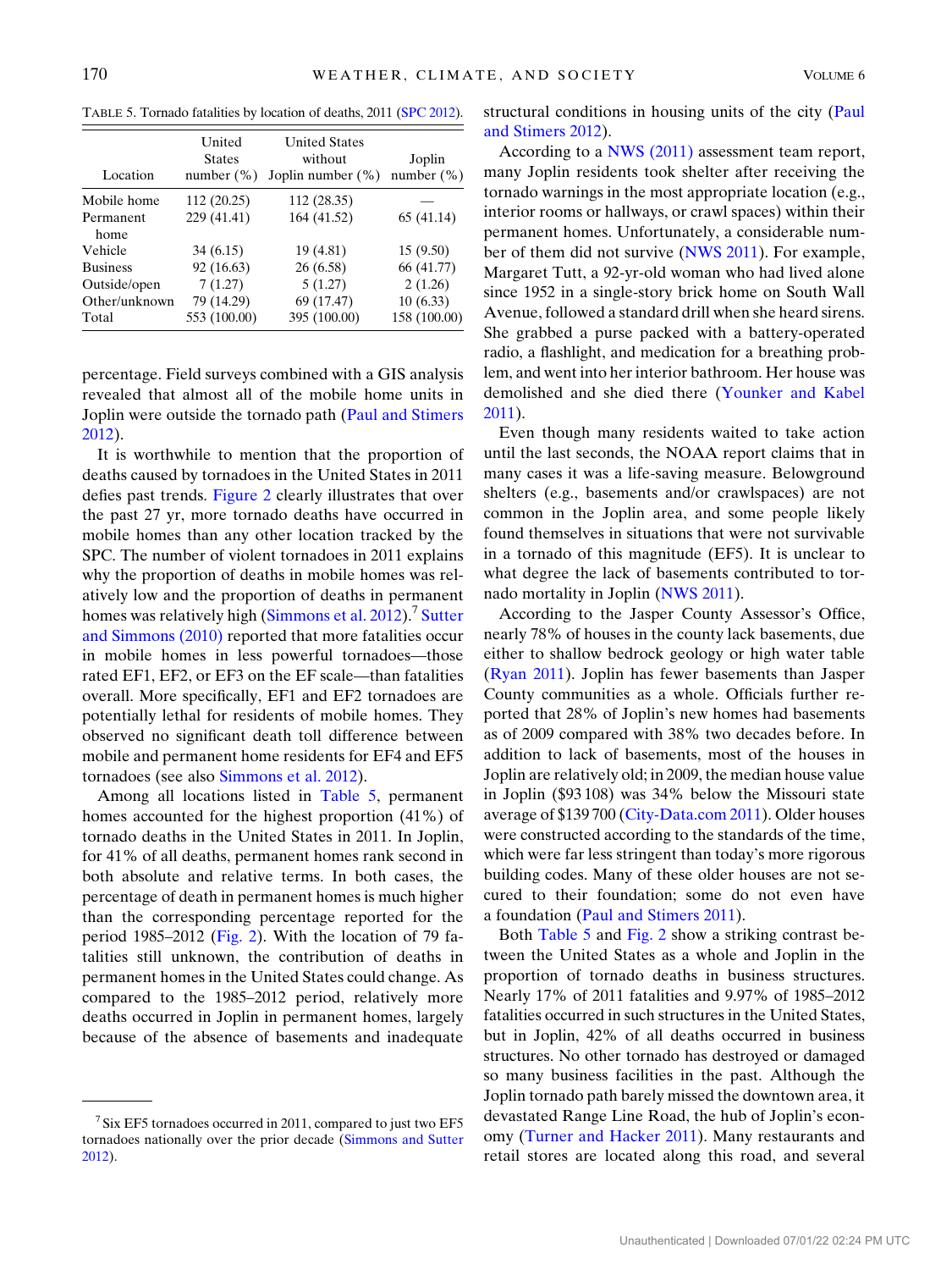<span id="page-10-0"></span>

| TABLE 6. Number of tornado fatalities by location and damage zone (number of structures are drawn from USACE; Levitan 2011). |              |           |         |          |       |
|------------------------------------------------------------------------------------------------------------------------------|--------------|-----------|---------|----------|-------|
| Location                                                                                                                     | Catastrophic | Extensive | Limited | Moderate | Total |
| .                                                                                                                            |              |           |         |          |       |

| Residential           |        |        |        |       |        |
|-----------------------|--------|--------|--------|-------|--------|
| Number of structure   | 1.612  | 1.192  | 1,381  | 1,166 | 5,351  |
| Number of death       | 60     |        | 3      |       | 65     |
| Death per 1000 people | 9.80   | 0.84   | 2.17   | 0.86  | 121.50 |
| Commercial            |        |        |        |       |        |
| Number of structure   | 138    | 60     | 58     | 65    | 321    |
| Number of death       | 42     | 15     | 6      | 3     | 66     |
| Death per 1000 people | 304.35 | 250.00 | 113.21 | 46.15 | 205.61 |
| <b>Others</b>         |        |        |        |       |        |
| Number of structure   | 572    | 380    | 574    | 410   | 1,936  |
| Number of death       | 20     |        |        |       | 23     |
| Death per 1000 people | 34.97  | 2.63   | 1.74   | 2.44  | 11.88  |
|                       |        |        |        |       |        |

fatalities occurred in those businesses. For example, the tornado killed two Pizza Hut employees and one in the AT&T store—both businesses are on South Range Line Road ([Joplin Globe](#page-12-30) 2011c; [Zagier 2011](#page-13-12)). The tornado also inflicted damage on a Walgreens pharmacy, Academy Sports, Pizza by Stout, Sonic, Jiffy Lube, Wendy's, Payless Shoes, The Big Nickel, Aldi's, and the local Pepsi distribution plant [\(Turner and Hacker 2011](#page-13-3)).

Other business facilities in Joplin severely affected by the tornado included the 15th Street Walmart Supercenter, the Home Depot store, and several restaurants, all of which were flattened. Two walls of the Home Depot store collapsed in a domino effect after the tornado lifted the roof, killing seven people in the front of the store; fortunately, 28 people in the back of the store survived when the walls collapsed outwards. Three people died in the Walmart Supercenter, but 200 survived [\(Dennis 2011](#page-12-32)). Three Harmony Heights Baptist Church worshippers did not survive the Sunday afternoon twister. Fatalities were also reported from other churches.

At least 10 elderly residents died in the Greenbriar Nursing Home [\(Zagier 2011](#page-13-12)). Three people died at the Elks Lodge, which had been preparing for bingo night when the tornado struck. If this tornado had arrived two hours later, there would have been as many as 40 or 50 people in the lodge, and many of them likely would have been killed. Six people died in St. John's Regional Medical Center; five of those victims were patients on ventilators who died after the building lost power and a backup generator failed. The sixth fatality was a hospital visitor ([Dennis 2011\)](#page-12-32).

The proportion of tornado deaths occurring in vehicles was higher in Joplin than the nation as a whole [\(Table 5](#page-9-0)). Because the Joplin tornado occurred on Sunday afternoon, many people were in vehicles, returning to their homes from stores, restaurants, the Joplin High School graduation ceremony, or from out of town, explaining the

relatively higher number of tornado deaths in vehicles. An almost equal proportion of people died outdoors both in the United States as a whole and in Joplin. The proportion of tornado deaths classified as other or unknown in the United States is more than double Joplin's proportion ([Table 5\)](#page-9-0).

# d. Location of deaths by damage zone

Finally, the location of deaths is also analyzed by tornado damage zone. Unlike [Table 5](#page-9-0) or [Fig. 2,](#page-4-0) where six different locations are considered, [Table 6](#page-10-0) uses only three types of locations: residential, commercial/business, and others. The last category includes persons who died outside of a structure, including the 24th and Main Street triage center, industrial structures, or inside a vehicle. Deaths in unknown locations are also included in this category.

Data presented in [Table 6](#page-10-0) suggest that most tornado deaths in Joplin occurred in buildings located in the catastrophic damage zone. This zone accounted for 30% of all residential structures, but 92% of all deaths occurred in this zone. The same is also true for commercial and other structures. Nearly 43% of all commercial structures were located in the catastrophic zone, but this zone accounted for nearly 64% of all deaths in such structures. Unlike residential and other structures, the extensive damage zone also experienced a relatively higher proportion of deaths in commercial structures. This zone accounted for nearly 19% of all commercial structures, but it experienced about 23% of all deaths occurring in commercial structures. This indicates that the business deaths were less concentrated in the catastrophic damage zone than the deaths in the residential structures. Catastrophic and extensive damage zones together accounted for nearly 87% of all deaths in commercial buildings—slightly over 5% below the proportion of residential deaths that occurred in the catastrophic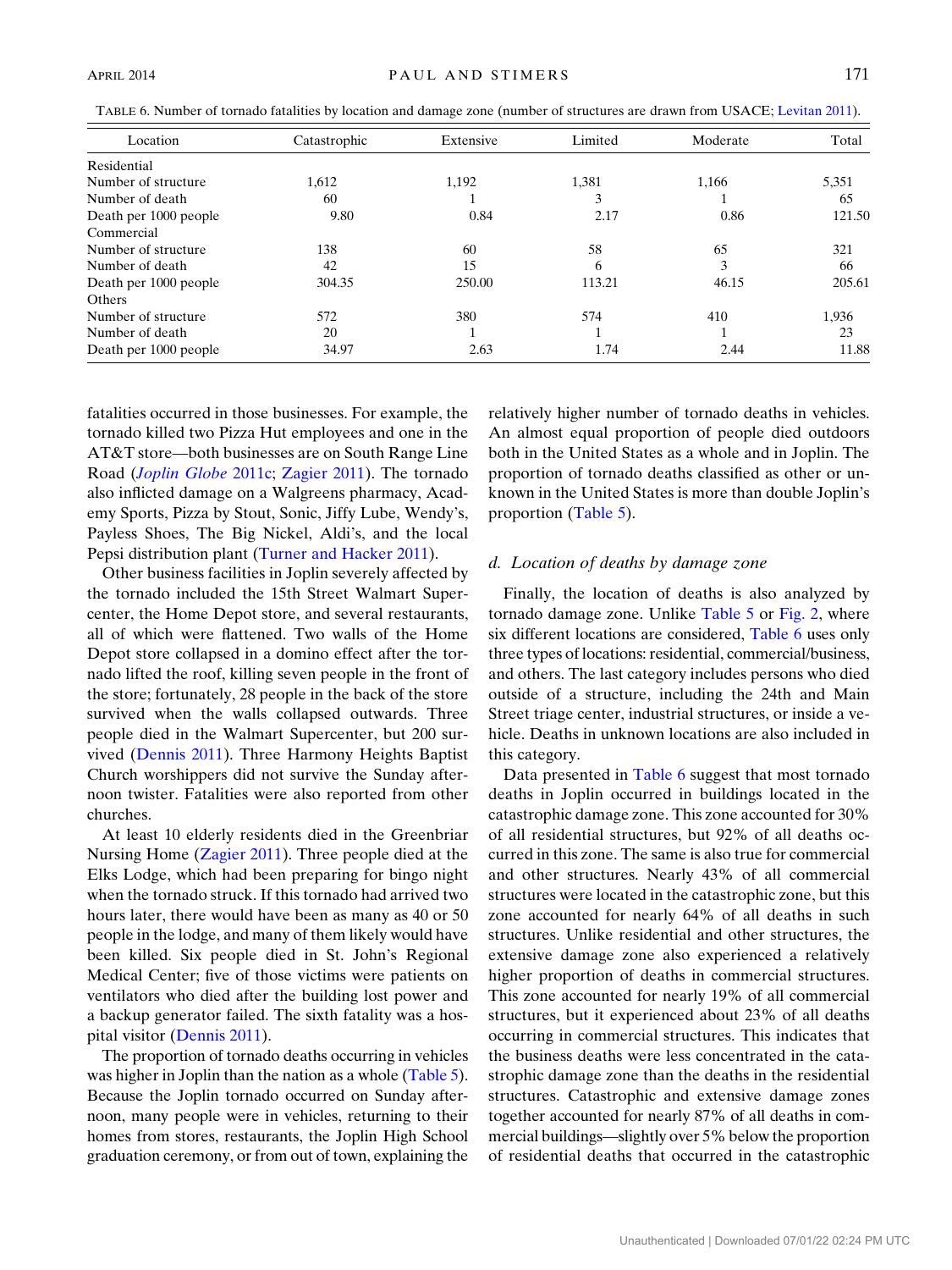zone. This, in turn, calls into question how well such structures protect their occupants. This is an important finding because business structures are generally considered relatively safe locations in comparison to other structure types. Prior to 2011 about 5% of all U.S. tornado deaths occurred in such structures [\(Simmons and](#page-13-0) [Sutter 2011\)](#page-13-0). In the past, no other single tornado damaged and/or destroyed as many commercial structures as the Joplin event. Tornadoes usually spend most or all of their lifetimes over sparsely and/or unpopulated areas ([Wurman et al. 2007](#page-13-5); [Stimers 2011\)](#page-13-13); only about 10% of all tornadoes pass through populated areas and almost all of these events miss commercial areas [\(Stimers 2011](#page-13-13)).

Information included in [Table 6](#page-10-0) generally supports, with few exceptions, the contention that both number of death and death rates per 1000 structures for residential, business, and others locations generally follow a decreasing trend from the catastrophic zone to outward zones. However, comparison of death rates per 1000 structures presented in [Table 6](#page-10-0) clearly highlights the business death aspect of the Joplin tornado death toll. Business location death rates are much higher than the residential location rates in all four damage zones. There are basically two reasons for this. The number of deaths caused by the Joplin tornado in business structures was far higher than the national annual average for the same type of location. The number of commercial/business structures (321) was much lower compared to the number of residential structures (5351). The differences in denominator also contributed to a large gap in tornado fatality rates between residential and business locations. We were unable to calculate the number of destroyed and damaged residential structures by the four tornado damage zones considered in this study. However, we assume that the death rates for destroyed residential structures would be higher than for damaged residential structures.

# 6. Conclusions

This study has analyzed the 2011 Joplin, Missouri, tornado fatalities by four damage zones. We found that the central zone (labeled as catastrophic) produced the most fatalities, while the remaining three zones (extensive, limited, and moderate, in order of decreasing intensity) generally showed a decreasing number of deaths. The rate of deaths per 1000 residents also decreased from the catastrophic zone outward, as did the density of deaths (deaths per square mile). This provides support for the working hypothesis that the number of deaths or death rate differs significantly by tornado damage zone. The analysis further suggests that the locations of Joplin's record number of deaths caused by

the 2011 tornado were in striking contrast to national trends between 1985 and 2012, as well as to the locational pattern that emerged in 2011 for the United States as a whole, particularly for mobile homes and business facilities. In fact, the 2011 tornado season resulted in a death toll not seen in this country for decades. Fatalities in 2011 stand at 553, and the 500-fatality threshold had not been eclipsed since 1953, when 515 fatalities occurred ([Simmons and Sutter 2012](#page-13-1)).

Although people died in many locations (e.g., churches, nursing homes, residential dwellings, hospital, and retail outlets), what truly stands out as exceptional about Joplin tornado is the business fatalities. This calls into question the protective ability of such structures. Many business structures in Joplin had designated safe areas, but those areas did not offer sufficient protection against an EF5 tornado. This finding shows an urgent need to add additional (and more effective) safety features to such buildings, which will reduce fatalities from future tornado events.

The second-highest number of deaths occurred in residential buildings. Given the soil conditions of Joplin, most notably the depth to bedrock, residents of the city should seriously consider alternatives to basements before they begin constructing new homes. One such alternative is public shelters that can withstand severe tornadoes. Such a shelter was built 20 mi (30 km) southeast of Joplin in Seneca, Missouri, after a destructive tornado affected the community in 2008. Another alternative at the household level is a safe room, which costs between \$6500 and \$8500 to build ([Spotts 2011\)](#page-13-14). Not many Joplin residents can afford this and the Joplin city council did not make safe rooms a condition of rebuilding. Fortunately, a considerable number of homeowners had already built safe rooms either inside or outside their residential structures.

Another important finding of this study can help policy makers and public emergency management agencies to reduce elderly casualties. This study found a significantly high number of fatalities among the elderly population. One way to reduce their fatalities is through improving existing tornado warning dissemination system. Warnings should be disseminated in such a way that all elders are able to receive the intended warning in a timely manner. Public education should also be extended to them so that they can comply with tornado warnings [\(Paul and Stimers 2012](#page-12-28), [2014](#page-12-19)).

Analyses of this study required different types of data collected from many secondary sources. One of the challenges was to use appropriate data for a particular analysis because several sources provided the same type of data but not the same numbers. Our field-experience-based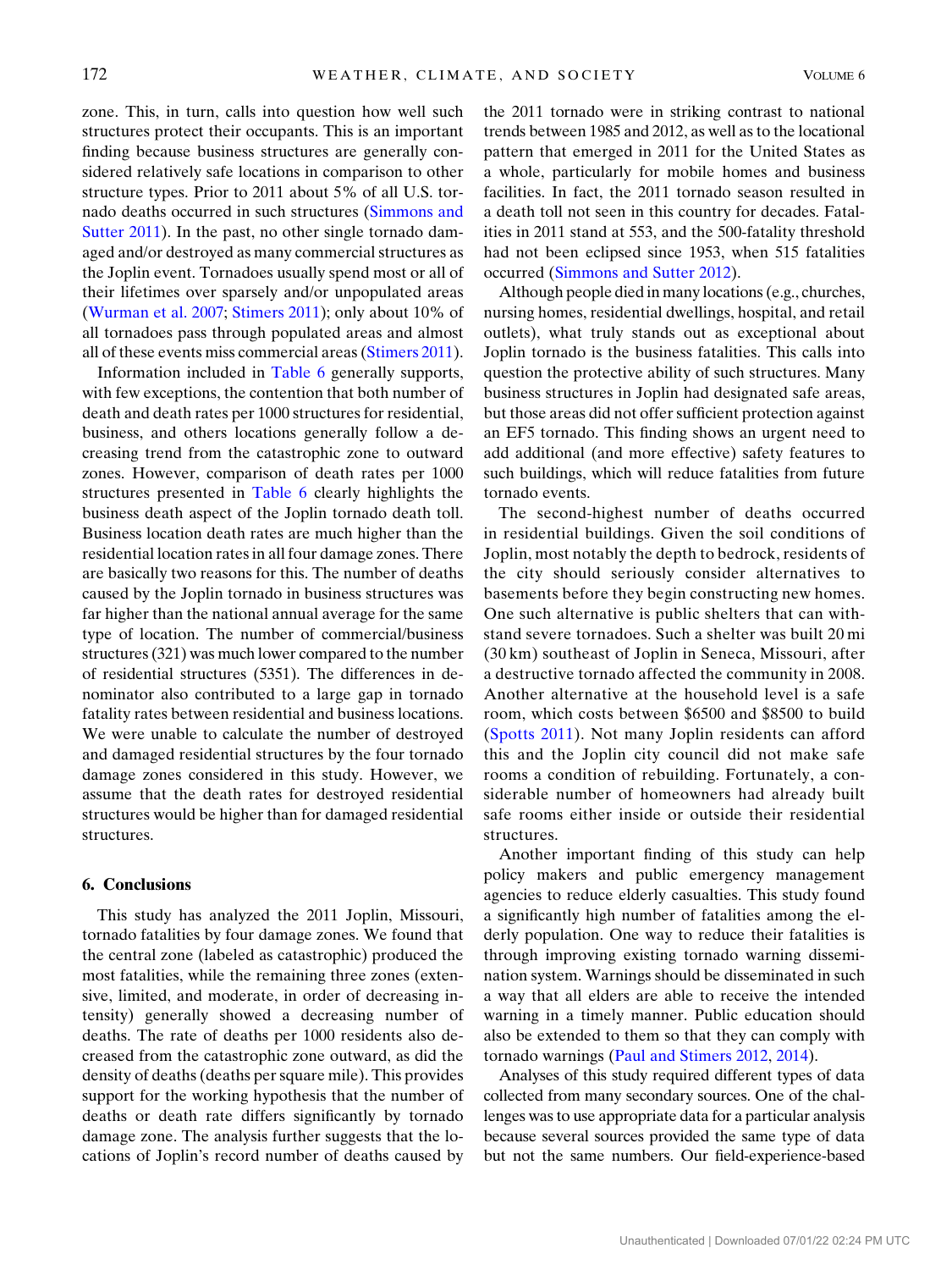#### **REFERENCES**

- <span id="page-12-24"></span>Alvarez, J., 2011: In memory of lives lost: Obituaries. 5:41: Stories from the Joplin Tornado, R. Turner and J. Hacker, Eds., Kansas City Star Books, 161–220.
- <span id="page-12-12"></span>Ashley, W. S., 2007: Spatial and temporal analysis of tornado fatalities in the United States: 1880–2005. Wea. Forecasting, 22, 1214–1228, doi:10.1175/2007WAF2007004.1.
- <span id="page-12-16"></span>Balluz, L., L. Schieve, T. Holmes, S. Kiezak, and J. Malilay, 2000: Predictors for people's response to a tornado warning: Arkansas, 1 March 1997. Disasters, 24, 71–77, doi:10.1111/1467-7717.00132.
- <span id="page-12-22"></span>Brooks, H. E., and C. A. Doswell III, 2002: Deaths in the 3 May 1999 Oklahoma City tornado from a historical perspective. Wea. Forecasting, 17, 354-361, doi:10.1175/1520-0434(2002)017<0354: DITMOC>2.0.CO;2.
- <span id="page-12-23"></span>Brown, S., P. Archer, E. Kruger, and S. Mallonee, 2002: Tornadorelated deaths and injuries in Oklahoma due to the 3 May 1999 tornadoes. Wea. Forecasting, 17, 343–353, doi:10.1175/ 1520-0434(2002)017<0343:TRDAII>2.0.CO;2.
- <span id="page-12-15"></span>Chaney, P. L., and G. S. Weaver, 2010: The vulnerability of mobile home residents in tornado disasters: The 2008 Super Tuesday tornado in Macon County, Tennessee. Wea. Climate Soc., 2, 190–199, doi:10.1175/2010WCAS1042.1.
- <span id="page-12-31"></span>City-Data.com, 2011: Joplin, Missouri. City-Data.com. [Available online at [www.city-data.com/city/Joplin-Missouri.html.](http://www.city-data.com/city/Joplin-Missouri.html)]
- <span id="page-12-2"></span>Curtis, A., and W. F. Fagan, 2013: Capturing damage assessment with a spatial video: An example of a building and street-scale analysis of tornado-related mortality in Joplin, Missouri, 2011. Ann. Assoc. Amer. Geogr., 103, 1522-1538, doi:10.1080/ 00045608.2013.784098.
- <span id="page-12-18"></span>Cutter, S. L., B. J. Boruff, and W. L. Shirley, 2003: Social vulnerability to environmental hazards. Soc. Sci. Quart., 84, 242-261, doi:10.1111/1540-6237.8402002.
- <span id="page-12-11"></span>Daley, W. R., S. Brown, P. Archer, E. Kruger, F. Jordan, D. Batts, and S. Mallonee, 2005: Risk of tornado-related death and injury in Oklahoma, May 3, 1999. *Amer. J. Epidemiol.*, **161,** 1144–1150, doi:10.1093/aje/kwi142.
- <span id="page-12-32"></span>Dennis, A., 2011: Reporter's notebook with Emily Younker: Survivors' tales nothing short of miraculous. Joplin Globe, 24 June. [Available online at [http://www.joplinglobe.com/](http://www.joplinglobe.com/tornado_miracles/x1443109527/Reporters-notebook-video-with-Emily-Younker-Survivors-tales-nothing-short-of-miraculous) [tornado\\_miracles/x1443109527/Reporters-notebook-video-with-](http://www.joplinglobe.com/tornado_miracles/x1443109527/Reporters-notebook-video-with-Emily-Younker-Survivors-tales-nothing-short-of-miraculous)[Emily-Younker-Survivors-tales-nothing-short-of-miraculous](http://www.joplinglobe.com/tornado_miracles/x1443109527/Reporters-notebook-video-with-Emily-Younker-Survivors-tales-nothing-short-of-miraculous).]
- <span id="page-12-20"></span>Gruntfest, E., 1987: Warning dissemination and response with short led-times. Flood Hazard Management: British and International Perspective, J. Handmer, Ed., Geo Books, 191– 202.
- <span id="page-12-6"></span>Joplin Globe, 2011a: Official: 4,000 jobs affected: Many businesses hoping to rebuild. Joplin Globe, 27 May.
- <span id="page-12-26"></span>, 2011b: Sunday's tornado upgraded to EF-5. Joplin Globe, 25 May. [Available online at [http://www.joplinglobe.com/local/](http://www.joplinglobe.com/local/x108199255/Sundays-tornado-upgraded-to-EF-5) [x108199255/Sundays-tornado-upgraded-to-EF-5.](http://www.joplinglobe.com/local/x108199255/Sundays-tornado-upgraded-to-EF-5)]
- <span id="page-12-30"></span>——, 2011c: Local authorities fear death toll could eclipse 100. Joplin Globe, 23 May. [Available online at [http://www.](http://www.joplinglobe.com/local/x433426155/Widespread-damage-reported-after-tornado/print)

[joplinglobe.com/local/x433426155/Widespread-damage-reported](http://www.joplinglobe.com/local/x433426155/Widespread-damage-reported-after-tornado/print)[after-tornado/print.](http://www.joplinglobe.com/local/x433426155/Widespread-damage-reported-after-tornado/print)]

- <span id="page-12-10"></span>Kayyem, J., 2012: The 'Joplin effect': The best of democracy and the best of community helped heal the city. Boston Globe, 24 May. [Available online at [www.bostonglobe.com/opinion/2012/05/24/](http://www.bostonglobe.com/opinion/2012/05/24/the-joplin-effect/SxylpZvUwFPR1MxF36CdsI/story.html) [the-joplin-effect/SxylpZvUwFPR1MxF36CdsI/story.html.](http://www.bostonglobe.com/opinion/2012/05/24/the-joplin-effect/SxylpZvUwFPR1MxF36CdsI/story.html)]
- <span id="page-12-29"></span>Kelman, I., and S. N. Jonkman, 2007: Disaster deaths research challenges. Proc. Hazards and Disasters Researchers Meeting, Boulder, CO, Natural Hazards Center, University of Colorado Boulder, 18–21. [Available online at [http://www.colorado.edu/](http://www.colorado.edu/hazards/workshop/hdrm_proceedings.pdf) [hazards/workshop/hdrm\\_proceedings.pdf.](http://www.colorado.edu/hazards/workshop/hdrm_proceedings.pdf)]
- <span id="page-12-27"></span>Kennedy, W., 2011: Death tally up again; President, governor to speak at observance. Joplin Globe, 28 May. [Available online at [http://www.joplinglobe.com/local/x564433457/Death-tally](http://www.joplinglobe.com/local/x564433457/Death-tally-up-again-president-governor-to-speak-at-observance)[up-again-president-governor-to-speak-at-observance](http://www.joplinglobe.com/local/x564433457/Death-tally-up-again-president-governor-to-speak-at-observance).]
- <span id="page-12-17"></span>Levitan, A. L., 2011: May 22, 2011 Joplin, MO tornado study: Draft study plan and research overview. National Institute of Standards and Technology, 56 pp.
- <span id="page-12-1"></span>Lyons, W. A., 1997: The Handy Weather Answer Book. Visible Ink Press, 397 pp.
- <span id="page-12-8"></span>Murphy, K., 2011: Five deaths from Joplin tornado linked to fungal infection. Kansas City Star, 30 July. [Available online at [http://www.reuters.com/article/2011/07/30/us-tornado-deaths](http://www.reuters.com/article/2011/07/30/us-tornado-deaths-idUSTRE76T1DT20110730)[idUSTRE76T1DT20110730](http://www.reuters.com/article/2011/07/30/us-tornado-deaths-idUSTRE76T1DT20110730).]
- <span id="page-12-4"></span>Mustain, A., 2011: 2011 tornado death toll is worst since 1953. LiveScience. [Available online at [http://www.livescience.com/](http://www.livescience.com/14294-2011-tornado-death-toll-worst-1953.html) [14294-2011-tornado-death-toll-worst-1953.html](http://www.livescience.com/14294-2011-tornado-death-toll-worst-1953.html).]
- <span id="page-12-9"></span>Neblett Fanfair, R., and Coauthors, 2012: Necrotizing cutaneous mucormycosis after a tornado in Joplin, Missouri, in 2011. N. Engl. J. Med., 367, 2214–2225, doi:10.1056/NEJMoa1204781.
- <span id="page-12-3"></span>NWS, 2011: NWS Central Region service assessment: Joplin, Missouri, tornado. National Weather Service Service Assessment, 35 pp. [Available online at [www.nws.noaa.gov/om/](http://www.nws.noaa.gov/om/assessments/pdfs/Joplin_tornado.pdf) [assessments/pdfs/Joplin\\_tornado.pdf](http://www.nws.noaa.gov/om/assessments/pdfs/Joplin_tornado.pdf).]
- <span id="page-12-25"></span>Oliver, M. A., and R. Webster, 1990: Kriging: A method of interpolation for geographical information systems. Int. J. Geogr. Info. Syst., 4, 313–332, doi:10.1080/02693799008941549.
- <span id="page-12-0"></span>Paul, B. K., 2011: Environmental Hazards and Disasters: Contexts, Perspectives and Management. Wiley-Blackwell, 322 pp.
- <span id="page-12-7"></span>——, and M. J. Stimers, 2011: Tornado warnings and tornado fatalities: The case of May 22, 2011 tornado in Joplin, Missouri. Quick Response Research Rep. 226, Hazards Center, University of Colorado Boulder, Boulder, CO, 33 pp. [Available online at [www.](http://www.colorado.edu/hazards/research/qr/submitted/paul_2011.pdf) [colorado.edu/hazards/research/qr/submitted/paul\\_2011.pdf](http://www.colorado.edu/hazards/research/qr/submitted/paul_2011.pdf).]
- <span id="page-12-28"></span>-, and  $\frac{1}{2}$ , 2012: Exploring probable reasons for record fatalities: The case of 2011 Joplin, Missouri, tornado. Nat. Hazards, 64, 1511–1526, doi:10.1007/s11069-012-0313-3.
- <span id="page-12-19"></span>——, and ——, 2014: Predictors for survivor responses to the 2011 Joplin, MO, USA, tornado. Disasters, in press.
- <span id="page-12-5"></span>Ryan, K., 2011: Joplin school district looks for way forward. Joplin Globe, 24 May. [Available online at [http://www.joplinglobe.](http://www.joplinglobe.com/local/x1439575311/Joplin-School-District-looks-for-way-forward) [com/local/x1439575311/Joplin-School-District-looks-for-way](http://www.joplinglobe.com/local/x1439575311/Joplin-School-District-looks-for-way-forward)[forward](http://www.joplinglobe.com/local/x1439575311/Joplin-School-District-looks-for-way-forward).]
- <span id="page-12-21"></span>Schmidlin, T. W., and P. S. King, 1995: Risk factors for death in the 27 March 1994 Georgia and Alabama tornadoes. Disasters, 19, 170–177, doi:10.1111/j.1467-7717.1995.tb00367.x.
- <span id="page-12-14"></span>——, B. Hammer, Y. Ono, and P. S. King, 2009: Tornado shelterseeking behavior and tornado shelter options among mobile home residents in the United States. Nat. Hazards, 48, 191-201, doi:10.1007/s11069-008-9257-z.
- <span id="page-12-13"></span>Simmons, K. M., and D. Sutter, 2008: Tornado warnings, lead times and tornado casualties: An empirical investigation. Wea. Forecasting, 23, 246–258, doi:10.1175/2007WAF2006027.1.